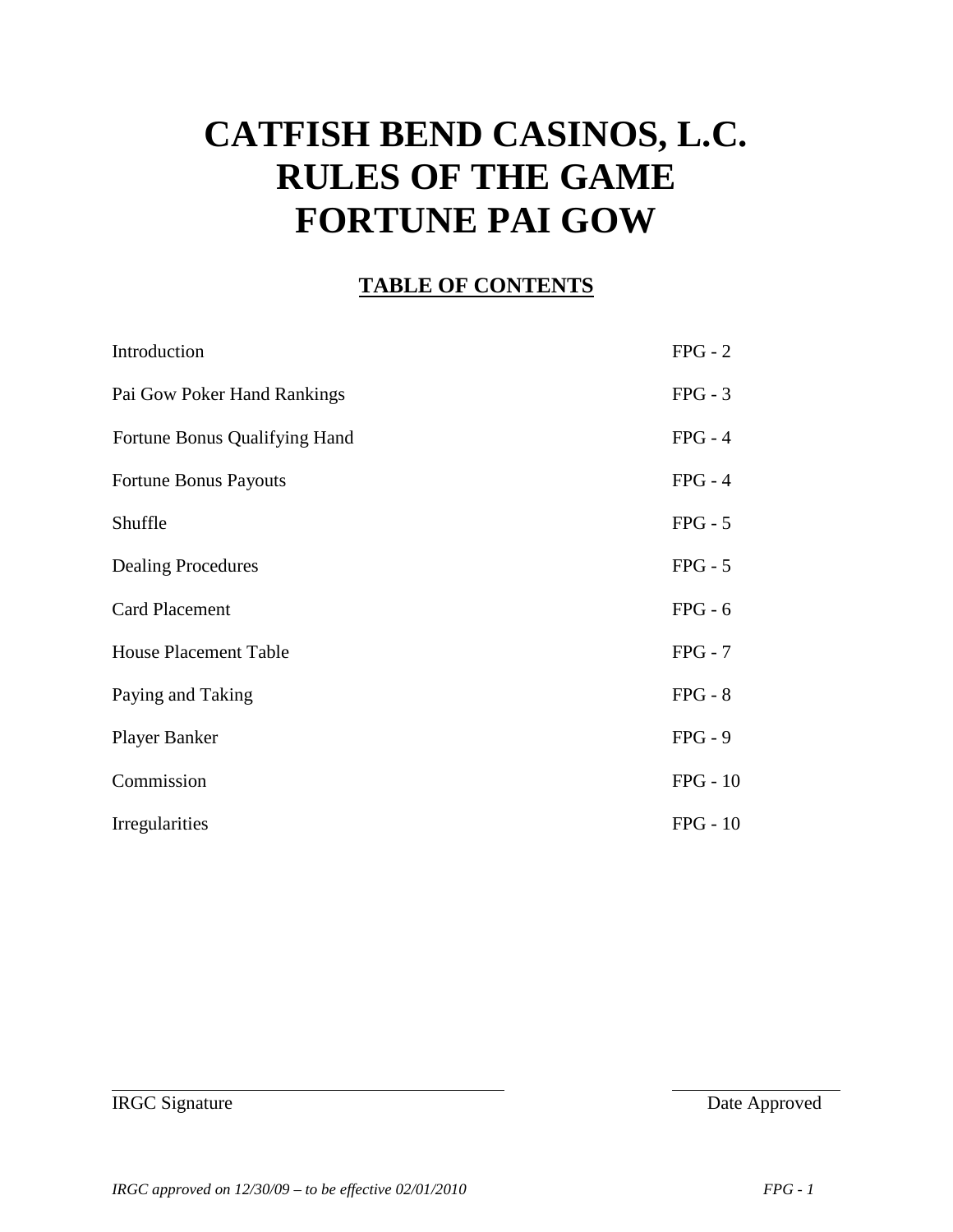## **INTRODUCTION**

Fortune Pai Gow Poker<sub>TM</sub> is played like regular Pai Gow poker except the players may make an additional Fortune bonus bet separate from their original wager. The Fortune bonus bet considers the best hand possible among the player's seven cards and is reconciled against an approved posted pay table. A Fortune bonus bet of \$5 or more qualifies for an Envy bonus. Table limits will be posted for minimum and maximum bets for standard Pai Gow wagers and Jackpot bonus bets.

A player receives 7 cards, which must be arranged in a five-card hand (referred to as the High hand) and a two-card hand (referred to as the Low hand).

The deck contains the standard 52 cards plus 1 joker. The joker may be used to complete a royal flush, straight flush, flush, straight or used as an ace.

- The player wins by having both hands rank higher than the corresponding hands of the banker.
- If the player wins on one hand but loses on the other, it's a push. Neither the player nor the banker win and no money changes hands.
- If both of the player's hands rank the same as the banker's hand, it's a tie. The banker wins all ties.
- If one hand is tied and the player wins the other, it's a push and no money changes hand.
- If one hand is tied and the player loses the other, the dealer wins.

There is a 5% commission to the house on all standard Pai Gow Poker which is deducted from the payout, unless a player places a minimum of \$5 on the Fortune Bonus in which case the commission is waived. No commission is collected on losing hands, ties, or bonus payouts.

A player may bank when the banker button gets to their spot and they have enough money in front of them to cover all standard Pai Gow bets on the table. (Fortune bonus bets are always won or paid by the house.)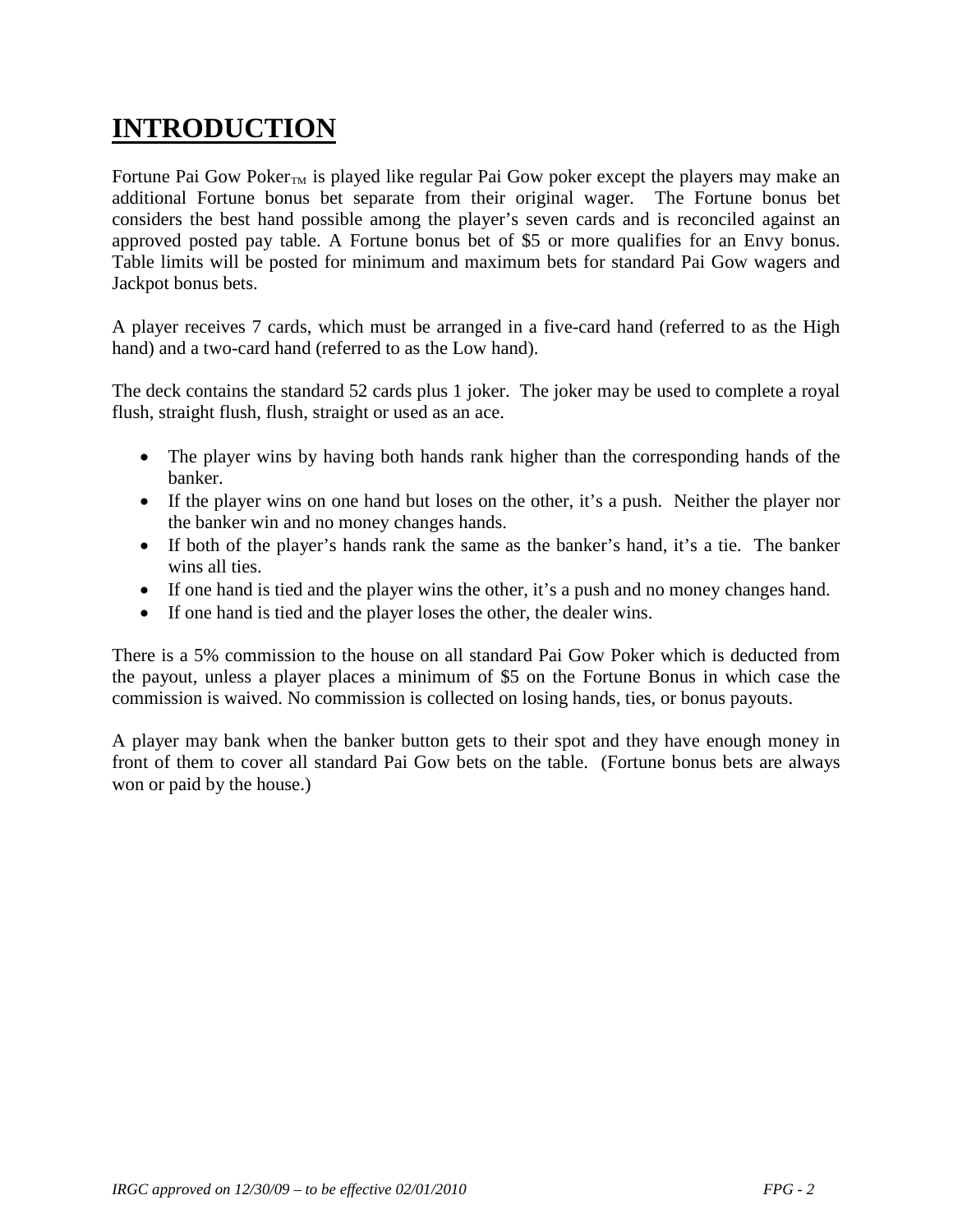## **PAI GOW POKER HAND RANKINGS**

Poker rankings in Pai Gow Poker (bonus qualifying hand rankings differ) are as follows, from highest ranking to lowest ranking:

FIVE ACES: Four Aces and the Joker.

ROYAL FLUSH: Ace, king, queen, jack, and ten of the same suit.

STRAIGHT FLUSH: Five cards in consecutive rank of the same suit. The highest-ranking straight flush is the Royal Flush. The second highest is the Ace, 2, 3, 4 and 5. The rest follow in consecutive order from the King down.

FOUR OF A KIND: Four cards of the same rank, regardless of suit, with four aces being the highest ranking four-of-a-kind and four two's being the lowest ranking four-of-a-kind.

FULL HOUSE: Three-of-a-kind, and a "pair", with the three aces and two kings being the highest ranking full house, and three two's and two three's being the lowest ranking full house. Ties are broken by the highest ranking three-of-a-kind, (for example: K-K-K-7-7 beats 10-10-10-  $A-A$ ).

FLUSH: Five cards of the same suit regardless of ranking.

STRAIGHT: Five cards of consecutive rank with an ace, king, queen, jack and ten being the highest ranking straight and an ace, two, three, four, and five being the second highest ranking straight. The rest follow in consecutive order from the King down.

THREE OF A KIND: Three cards of the same rank with three aces being the highest ranking three-of-a-kind and three two's being the lowest ranking three-of-a-kind.

TWO PAIR: Two sets of "pairs" with two aces and two Kings being the highest-ranking two pair and two three's and two two's being the lowest ranking two pair.

ONE PAIR: Two cards of the same rank with two aces being the highest ranking pair and two two's being the lowest ranking pair.

HIGH HAND: When comparing the dealer's hand to a player's hand and they are of the identical poker rank, the hand with the next highest-ranking card shall be considered to be the highest hand.

HIGH CARD: If no one has at least a pair, then the highest ranking card (highest in value) of each player's five-card hand decides the winning hand.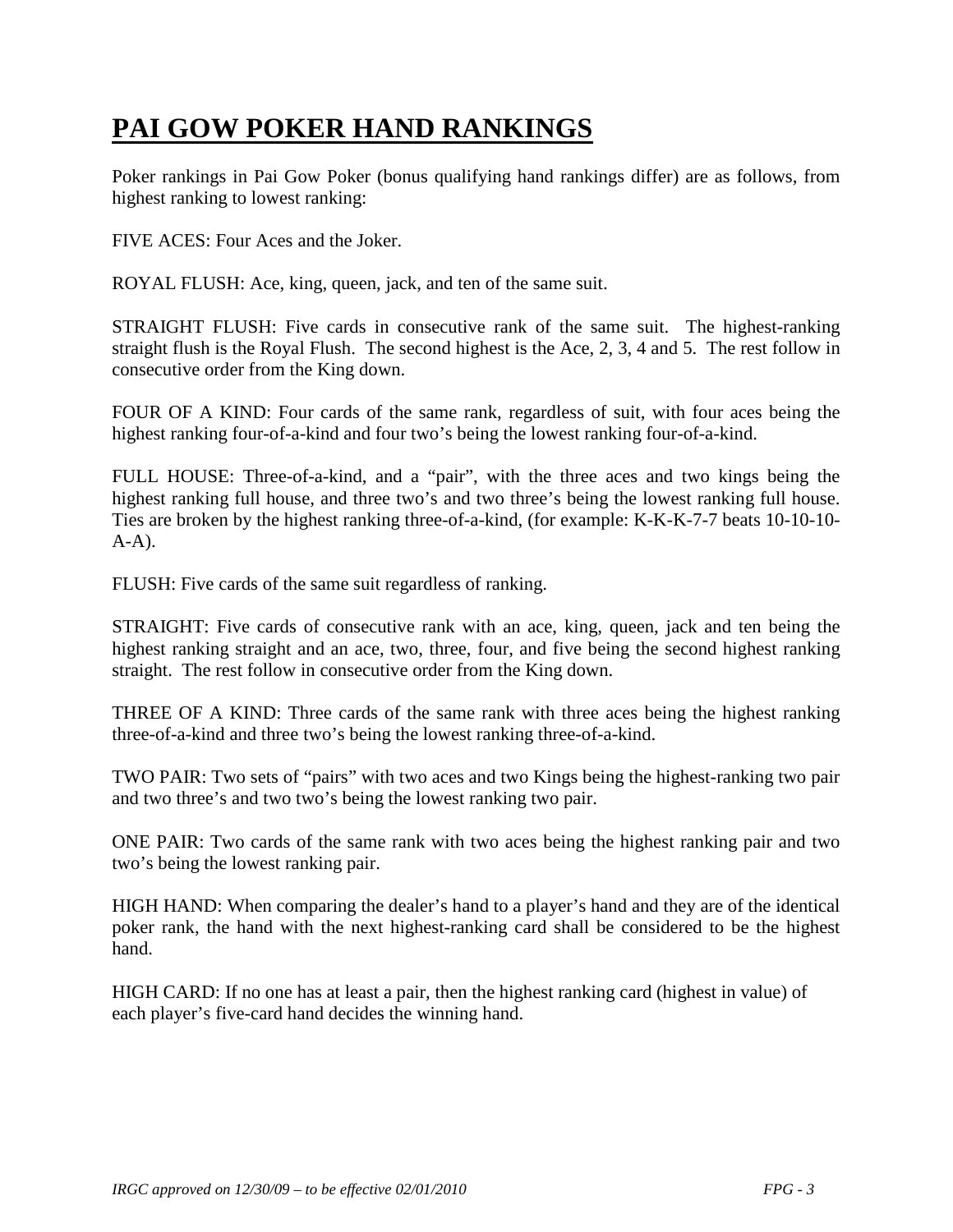## **FORTUNE BONUS QUALIFYING HAND**

The Fortune bonus bet is an optional bet that considers the best hand possible among the player's seven cards. Players may bet any amount from \$1 to \$25: however, a Fortune bet of at least \$5 qualifies the hand for an Envy bonus payout when another hand at the table, excluding the dealer, player banker and the player's own hand, receives a four-of-a-kind or higher. Note: This is one player, one hand. If a player is playing more than one hand, each hand is treated as if it were a separate player.

The dealer's hand has no effect on a winning Fortune bonus hand.

To begin each round, players must make their standard Pai Gow wagers and, the optional, Fortune bonus wager. If a player wagers at least \$5 on the Fortune bonus, the dealer will place Envy lamer next to it.

While reconciling the standard Pai Gow poker wagers, the dealer also reconciles Fortune bonus bets.

- a. If the player's hand qualifies for Fortune bonus payouts, the dealer pays the player according to the posted pay table.
- b. If the player's hand does not qualify for Fortune bonus payouts, the dealer takes the player's Fortune wager.
- c. The dealer will not pick up the envy lamer(s) until all wagers have been reconciled.
- d. The dealer may leave the envy lamer(s) up if the player is continually making a Fortune bet that qualifies for the envy bonus.

The dealer pays all Envy bonuses at the end of the round. If at least one player has a four of a kind or higher, all players with an envy lamer win---see pay table. In the event more than one player has at least four of a kind, then all players with envy lamers win multiple payouts.

Note: A player cannot win the Envy bonus for that player's, the player banker, or the dealer's hand.

#### **FORTUNE BONUS PAYOUTS**

| <b>HAND</b>                        | <b>PAYOUT</b> | <b>ENVY</b> |
|------------------------------------|---------------|-------------|
| 7 Card Straight Flush – no joker   | 8,000 to 1    | \$5,000     |
| Royal Flush Plus Royal Match*      | $2,000$ to 1  | \$1,000     |
| 7-Card Straight Flush - with joker | $1,000$ to 1  | \$500       |
| <b>Five Aces</b>                   | 400 to 1      | \$250       |
| Royal Flush                        | 150 to 1      | \$50        |
| <b>Straight Flush</b>              | 50 to 1       | \$20        |
| Four of a Kind                     | $25$ to 1     | \$5         |
| <b>Full House</b>                  | $5$ to $1$    |             |
| Flush                              | $4$ to $1$    |             |
| Three of a Kind                    | $3$ to $1$    |             |
| Straight                           | $2$ to $1$    |             |

\*Royal Flush (with or without Joker) with the additional two cards of a suited King and Queen. \$25,000 Maximum Table Payout to One or More Players.

Aggregate limit does not apply to Envy bonus.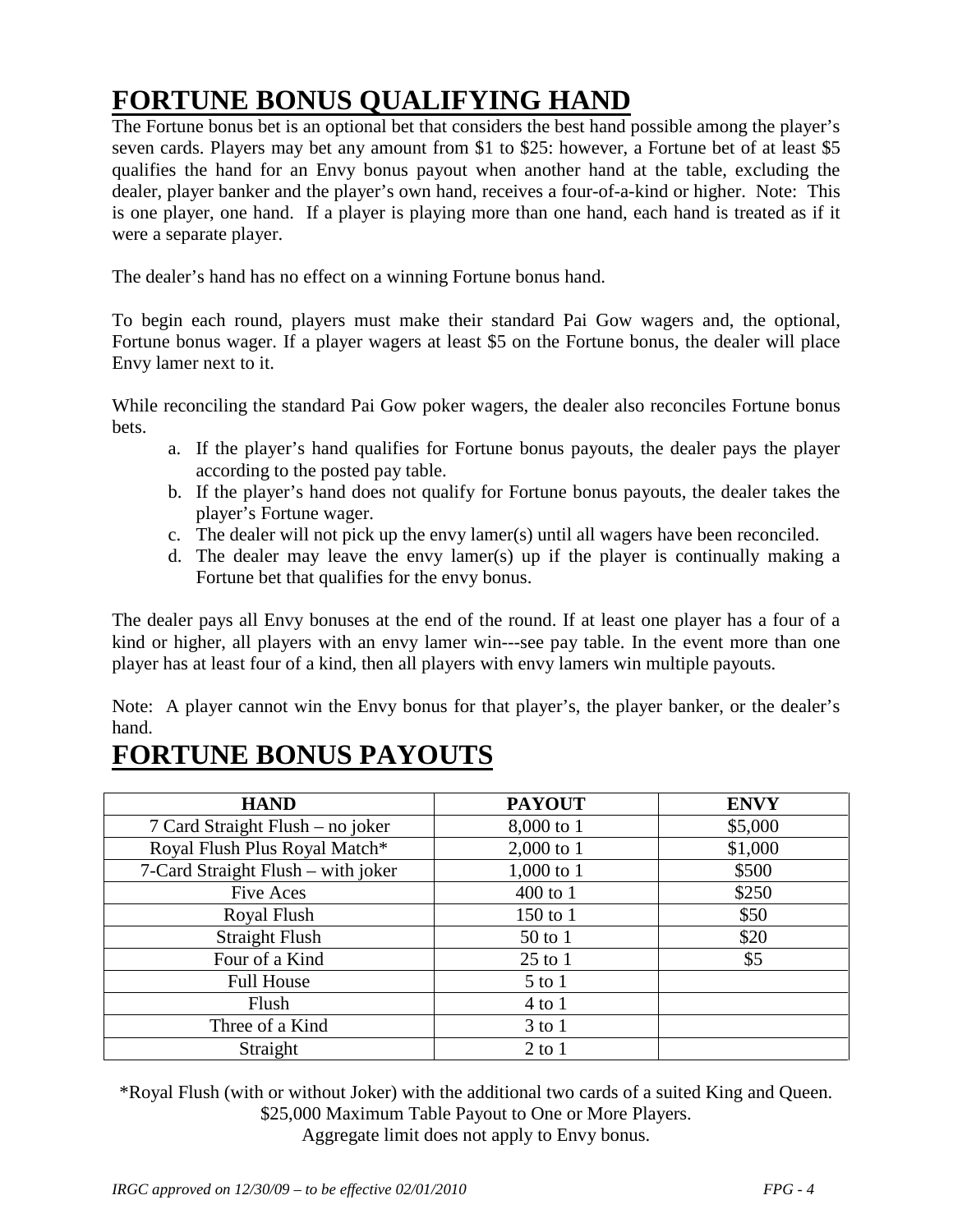#### **SHUFFLE**

The standard shuffle is to riffle once and place the deck into the shuffle machine. Pai Gow will only be dealt from an automatic shuffler. There is no manual shuffle allowed.

#### **DEALING PROCEDURES**

All standard Pai Gow wagers must be in increments of \$5.00.

All wagers must be made on the appropriate areas of the layout and all players place a standard Pai Gow bet to receive their hands.

Players can make a Fortune bonus bet only after they have made the standard Pai Gow bet and before the dealer delivers the cards.

The dealer will be the first banker.

Catfish Bend Casino may, at its discretion, permit a player to place wagers at two betting positions during a round of play provided that the two betting positions are adjacent to each other.

After a deck is loaded into the shuffle machine, the machine will produce the first 7-card hand and generate a random number. Once the first hand is dealt out of the shuffle machine, all bets are frozen. The dealer will place Envy lamers next to each qualifying Fortune bonus bet unless one is already there from the previous hand. Starting at the banker and counting spots counterclockwise until the random number is reached determines the spot to receive the first hand. All 7 spots will be dealt cards regardless of whether there is a bet present or not. Each spot, including the house, will receive a seven-card hand going in order from right to left.

After all spots have hands, there will be four cards remaining. The remaining cards will be spread face down to verify count of four cards and then put into the discard rack. The dealer will remove any hands where there are no wagers and place these cards into the discard rack.

The "banker" button moves in counter-clockwise rotation with each round dealt. When the button falls upon a player's spot, the player has the option to be the player banker. After any player has been the player banker, the button moves back to the dealer for one round and then the button will go back to the next player in rotation.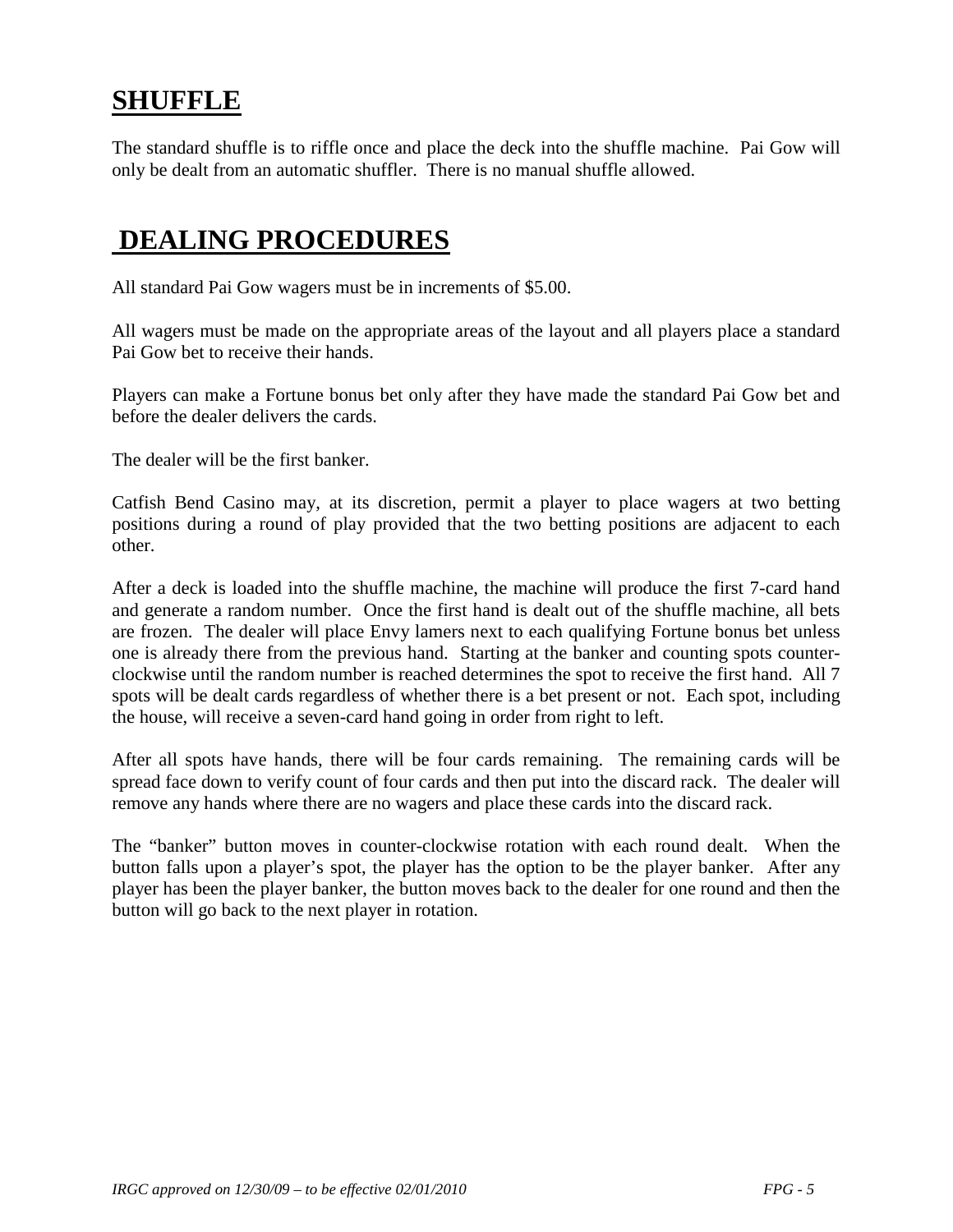## **CARD PLACEMENT**

All hands are dealt to the dealer's left of the player's wager and the house hand placed in front of the rack with a banker button put on top.

Players must wait until the dealer has verified that there are four cards remaining from the deck after dealing before they pick up their cards. Players are to keep the cards over the layout at all times.

Players are not allowed to exchange information about their hands until they are set.

A player may assist another player in setting a hand only after his or her own hand has been set. They may not go back and reset their hand afterwards. Players are not allowed to touch another player's cards.

After all other player's hands are set the dealer may, if asked, advise a player of the house way of setting hands as stated on p.7. After the player's hands are set using the house way and the dealer's hand is exposed, the player may not reset his/her hand.

There are two rectangles behind the player bets, which are marked "H" and "L". The players must place their 5 card High hand in the box marked "H" and the two card Low hand in the box marked "L". The High Hand must always outrank the Low Hand.

After all player hands have been arranged and placed in the appropriate boxes, the dealer will turn his/her cards over and spread the cards in front of the rack. Once the players' hands are set and the dealer turns over his/her cards, the players may not touch their cards.

The dealer's two-card Low hand will be placed on top of the five card High hand and centered in front of the rack.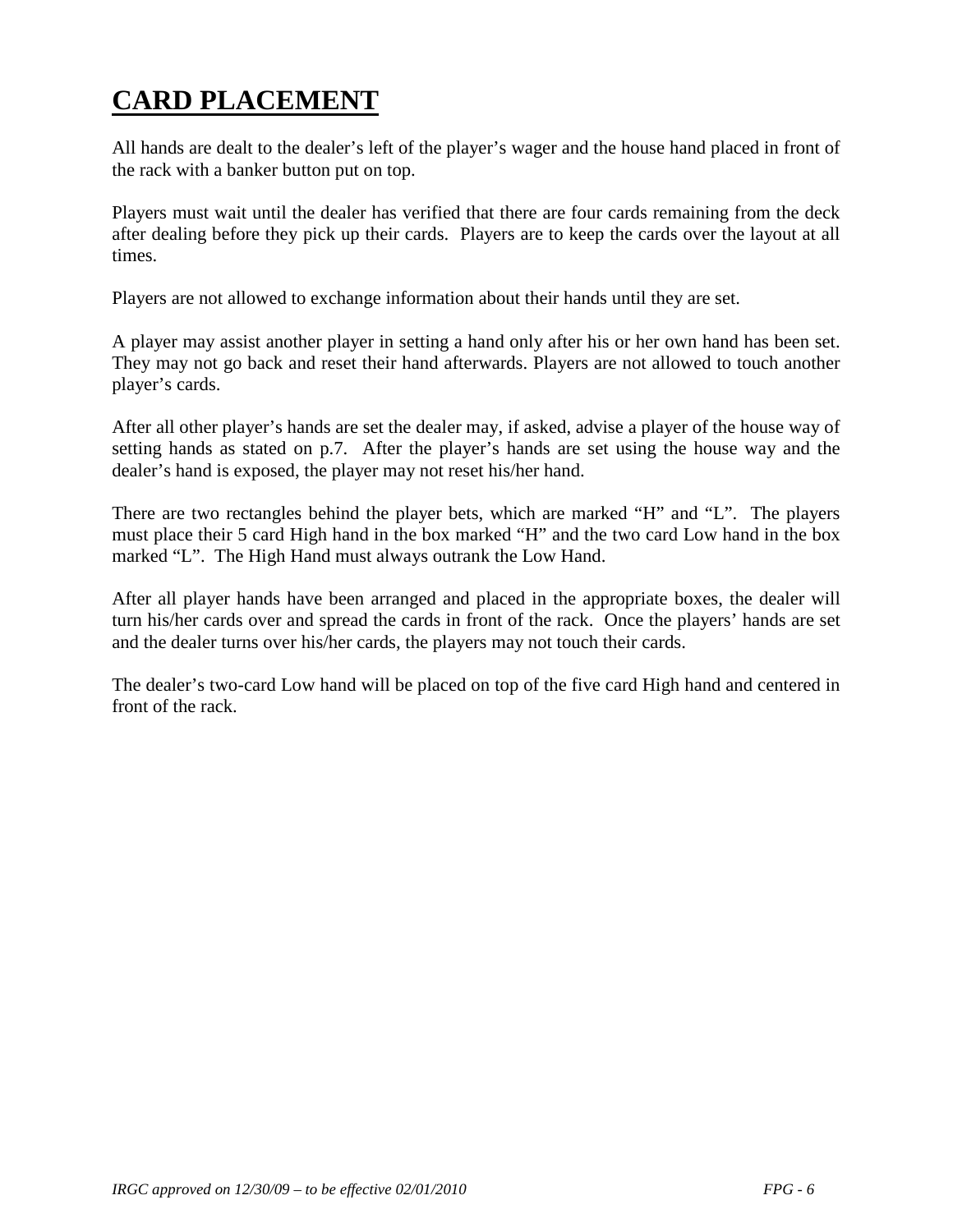The dealer will then set his/her hand according to the house way:

| <b>HAND CONTAINS:</b>                   | <b>ARRANGE HAND AS:</b>                     |  |
|-----------------------------------------|---------------------------------------------|--|
| No pairs                                | Place the highest card in the High hand     |  |
|                                         | and the next two highest cards in the Low   |  |
|                                         | hand.                                       |  |
| <b>One Pair</b>                         | Place the pair in the High hand and the     |  |
|                                         | next two highest cards in the Low hand      |  |
| Two pair                                | High Pair: Jacks thru Aces                  |  |
|                                         | Med Pair: 7's through 10's                  |  |
|                                         | Low Pair: 2's through 6's                   |  |
| $H-H, H-M$ :                            | Split                                       |  |
| $H-L$ , M-M, M-L:                       | Split unless can play two pair with an      |  |
|                                         | Ace in the Low hand.                        |  |
| $L-L$ :                                 | Keep together                               |  |
| Three pairs                             | Play highest pair in the Low hand.          |  |
| Three of a Kind                         | Play in the High hand. Exception: Three     |  |
|                                         | aces are split with 2 in the High hand and  |  |
|                                         | 1 in the Low hand.                          |  |
| <b>Full House</b>                       | Play the three-of-a-kind in the High hand   |  |
|                                         | and the pair in the Low hand.               |  |
| <b>Full House with a pair</b>           | Play highest pair in the Low hand (2        |  |
|                                         | cards in three-of-a-kind may be used as a   |  |
|                                         | pair).                                      |  |
| Straight or flush, no pairs             | Play the straight or flush in the High      |  |
|                                         | hand.                                       |  |
| Straight or flush, one pair             | Play the straight or flush in the High      |  |
|                                         | hand.                                       |  |
| <b>Straight and flush</b>               | Play the one that gives the highest Low     |  |
|                                         | hand.                                       |  |
| <b>Straight or flush with two pairs</b> | Play the straight or flush if a pair can be |  |
|                                         | preserved in the Low hand, otherwise        |  |
|                                         | refer to the two pair rule. If a Joker can  |  |
|                                         | be used to complete a straight or flush, or |  |
|                                         | can be used with another Ace to form a      |  |
|                                         | $2nd$ pair, play the way which gives the    |  |
|                                         | strongest Low hand.                         |  |
| Four-of-a-Kind                          | Refer to the two pair rule.                 |  |
| Four-of-a-Kind, one pair                | Refer to the three pair rule                |  |
| Four-of-a-Kind, three-of-a-kind         | Play your highest pair in the Low hand (2)  |  |
|                                         | cards in three-of-a-kind may be used as a   |  |
|                                         | pair). Exception: If four-of-a-kind are     |  |
|                                         | Aces and three-of-a-kind are Kings, play    |  |
|                                         | Kings in the Low hand.                      |  |
| <b>Five Aces</b>                        | Split the Aces unless the odd cards are     |  |
|                                         | Kings, and then play the Kings in the       |  |
|                                         | Low hand.                                   |  |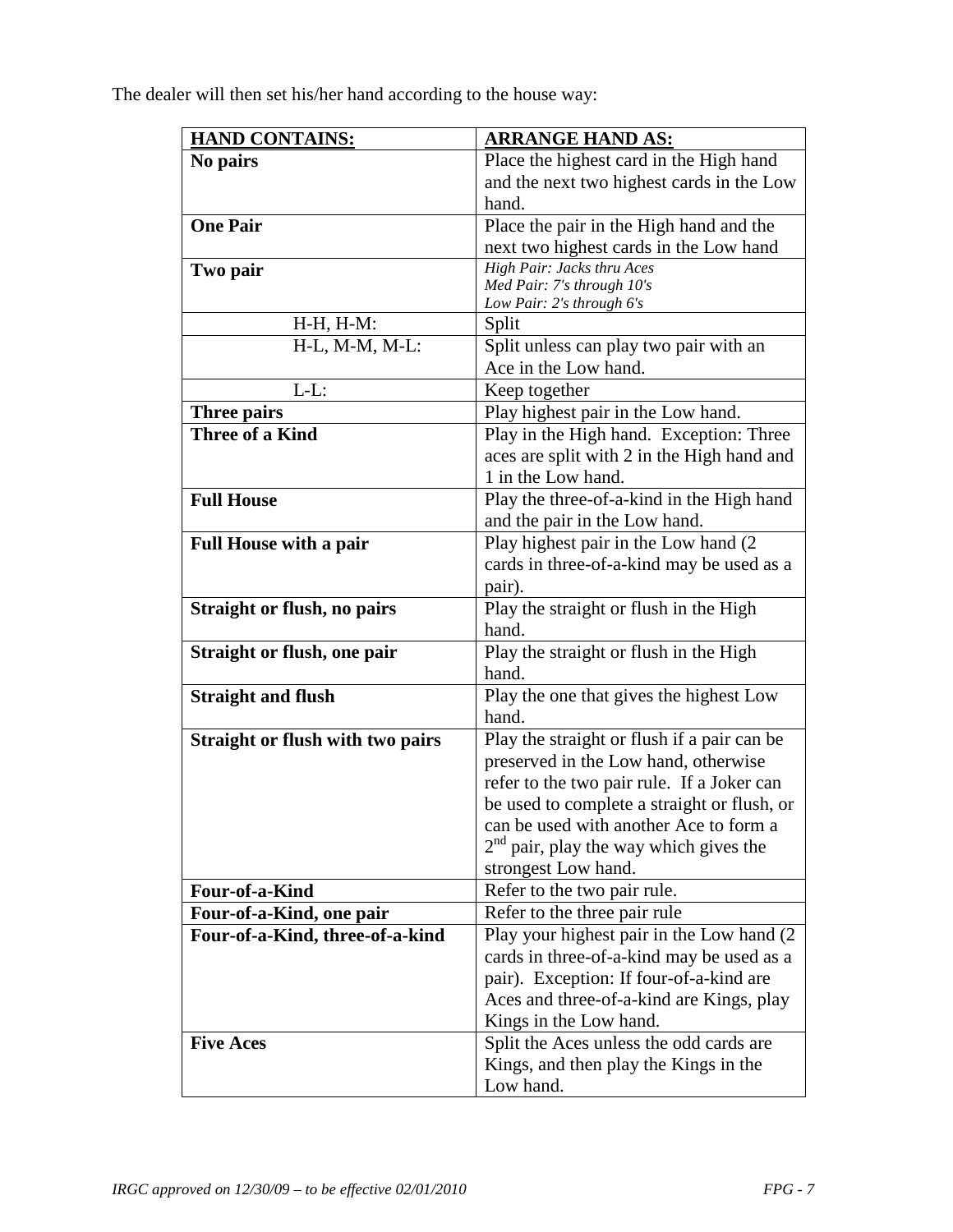## **PAYING AND TAKING**

After all hands are set, the dealer will start with the player farthest to his/her right and turn their cards over for comparison. The dealer will turn over the two-card hand and then the 5-card hand, spreading each so that the cards can be easily read for comparison.

- If the hand is a push, the player wins one hand and loses the other hand; a tapping motion will be made by the dealer beside the bet to indicate such. The original wager stays where it is.
- If the player wins the hand, the dealer will settle the standard Pai Gow bet. Dealers will break down all multi-colored bets, bring out the full payout amount, and pay the winning wager. The commission shall then be collected from the player. If the player does not have change for commission or wishes the dealer to take it out of his winnings then it will be done at this time.
- If the player loses the hand, the dealer will take the standard Pai Gow bet.
- The dealer wins all ties.

After the standard Pai Gow bet is paid, the hands can be reset to favor a Fortune bonus bet win. Even if a player loses the hand and the standard Pai Gow bet, that player can still qualify for a Fortune bonus payout if the player made a Fortune bonus bet. It is the dealer's responsibility to notice that a hand could qualify for a Fortune bonus payout. The dealer will reset the hand by actually moving the card's location in the High and Low hands. The Fortune bonus bet is then paid accordingly. If the hand is not a qualifying hand for the Envy bonus, the cards are picked up and put in the discard rack with the Low hand on top. The dealer's hands are then put in the discard rack in the same order.

Each player's bets will be settled in total before moving to the next player.

The dealer will settle any Envy bonus payouts.

The dealer will pick up all envy lamers before the next shuffle unless the player is continually making a qualifying Fortune bet.

Once the cards are settled and the dealer picks up the cards, the player may not request the hands to be reconstructed due to dealer error.

Any hand, which has been set with the Low hand having a higher ranking than the High hand, is considered foul. The banker cannot set a foul hand. If a player sets a foul hand, the dealer will give them a second chance and reset the players hand the house way. If the player sets a hand wrong a second time, it is declared a dead hand and loses.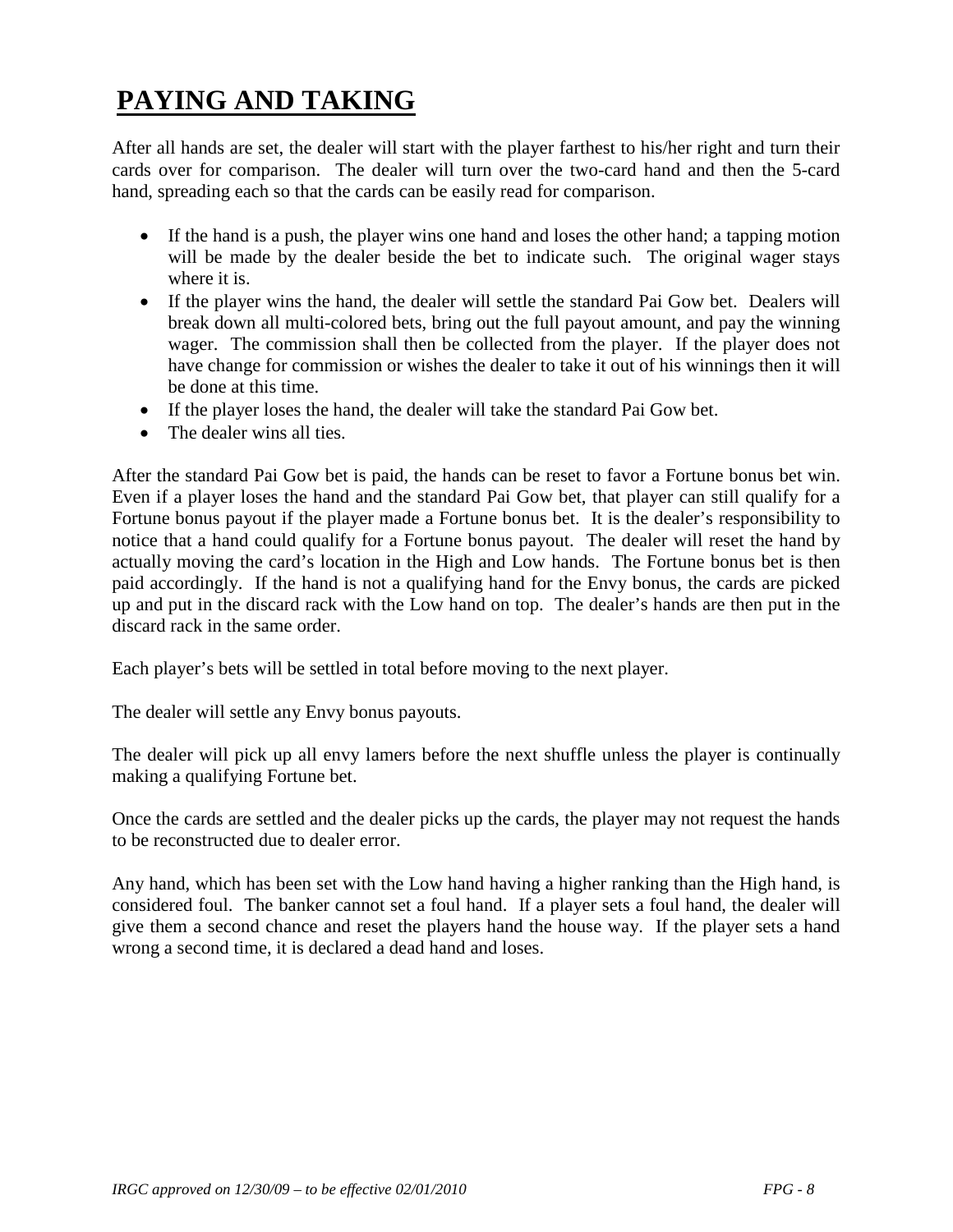## **PLAYER BANKER**

The player can bank only when the dealer button falls on their spot.

The player banker may play the Fortune bonus bet.

If a player chooses to bank, the dealer shall inform the player banker how much is at risk. The dealer must be sure the player banker has an adequate amount of value checks in front of him/her to cover the wagers. If the player does not have enough checks, the player must buy enough gaming checks to cover all wagers. If the player cannot cover all wagers, the player may not bank the table.

The dealer will then ask the player banker how much the house is to wager. The player banker may request a bet up to, but not exceeding, the player's last wager against the house. Again, the dealer must verify that the player banker has enough checks to cover all the player's wagers and the wager against the house and inform the player banker how much is at risk. The dealer will place the stated wager in front of the dealer near the rack.

Cards will then be dealt (with the player banker as the #1 spot). The house cards will have the house bet placed on top of them and the player banker cards will have the banker button placed on top of them.

All players will then set their hands except for the player banker. When all players' hands are set, the player banker will set his/her hand. The player banker may not set a foul hand. If the hand is set foul, it will be reset the house way. After the player banker sets his/her hand, the dealer sets the house hand.

The dealer will then compare the house hand with the player banker's hand.

- If the house wins, the house hand will be squared and placed under the wager at the top right-hand side of the rack until all hands are determined.
- If the hand is a push, the dealer will put the house wager back in the rack and the house cards will be put into the discard rack.
- If the player banker wins the hand, the wager will be placed in the middle of the table above the house hand area and the house cards will be put into the discard rack. The player's bonus bet is then paid or taken accordingly.

The player banker's hand will then be brought down to the house hand area and positioned as if it was the house hand. The hand will remain set as the player banker had it set.

All hands and bets are then acted upon as normal with the exception of losing player wagers are placed in the middle of the table instead of in the rack.

Starting with the house bet, players are paid out of the checks in the middle with each player responsible for their own commission. Any excess will then be given to the player banker who must also pay a commission on these winnings. If the player banker winnings are not sufficient to cover the player's and house winnings, the dealer will collect sufficient checks from the player banker to cover all winning bets on the table.